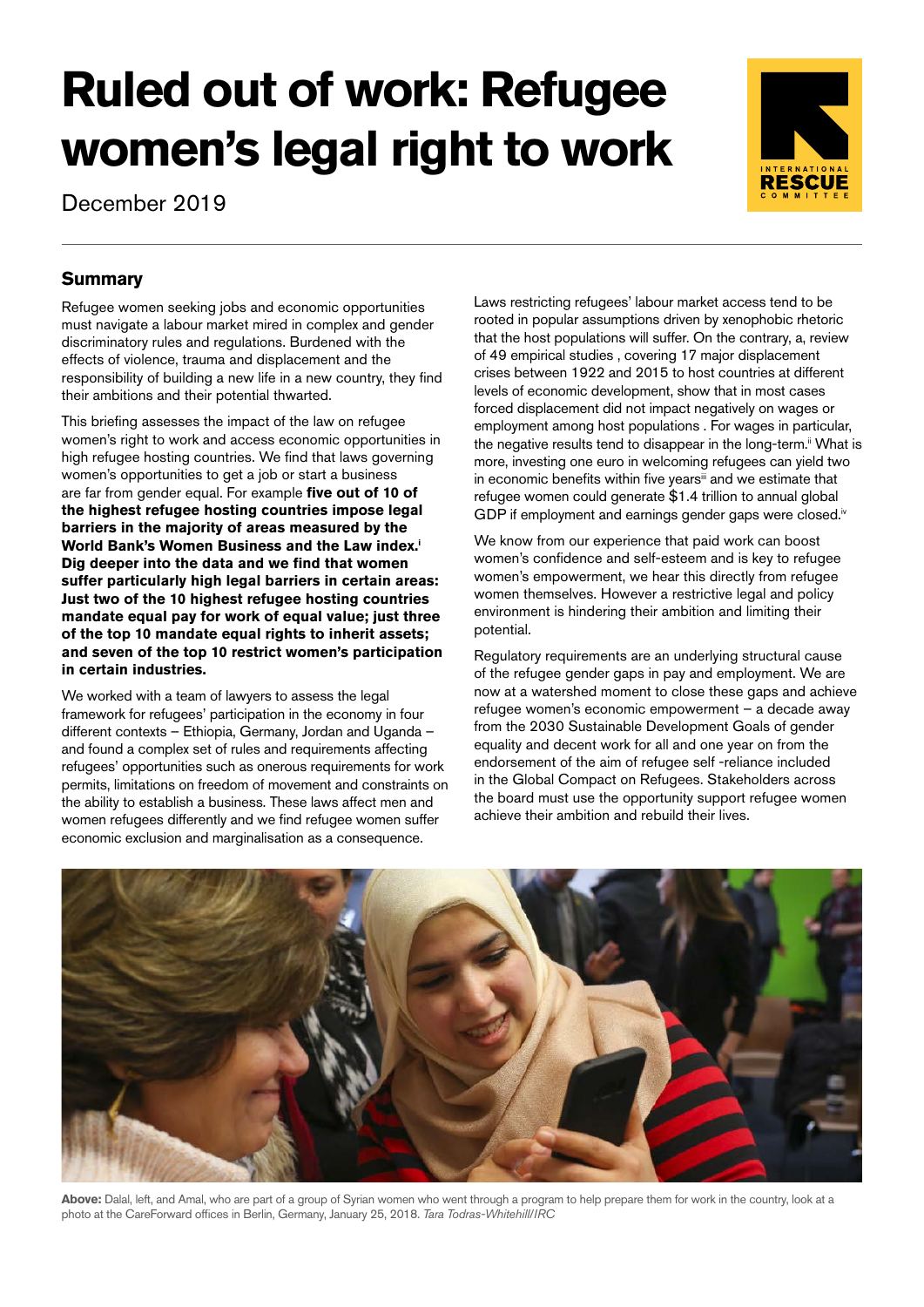

# **Recommendations**

#### **Host governments**

- Review, assess and revise national laws and policies to achieve gender equality and enhance economic opportunities for refugee women in consultation with refugee women, civil society and employers.
- Measure refugee men and women's inclusion in the labour market and their progress towards the Sustainable Development Goals – particularly the goals on gender equality and decent work – and the fulfilment of the aims of the Global Compact on Refugees.
- Respond to the multiple barriers to economic opportunities facing refugee women by supporting women's organisations, skills building and employment services combined with language training, soft skill development and support in accessing professional networks.
- Address and challenge misconceptions, stigma and hostility among employers and the general public related to refugee employment rights through national action plans for labour market integration.

#### **Above:** Safa'a (right) is Jordanian, Hajar (left) is Syrian. They work together, providing plumbing services in Irbid, Jordan. *Timea Fauszt/IRC*

#### **Bilateral and multilateral donors**

- Finance livelihoods programmes for refugee women that respond to market needs and refugee skills and interests while also assessing the implications and risks of their increased economic activity. Integrate responses to the challenges arising from displacement including trauma and violence.
- Use financing and "beyond aid" tools to incentivise policies that will improve gender equality and increase economic opportunities for refugee women.
- As host governments, lead by example by improving the regulatory environment for refugee women's right to work and labour market access.

#### **Private sector**

Establish effective partnerships with humanitarian organisations to support women's access to work and accommodate refugee women's rights and protection needs in the labour market. Advocate for the expansion of economic opportunities and legal reform to increase refugee women's right to work.

#### **Global Stakeholders**

• Establish a Global Refugee Women and Work Commission representing refugee women, host governments, civil society, international organisations and the private sector responsible for identifying the structural causes of gender gaps in pay and employment for refugees, assessing the gender impact of refugee women's economic inclusion and defining best practice approaches to gender transformative legal and policy reform.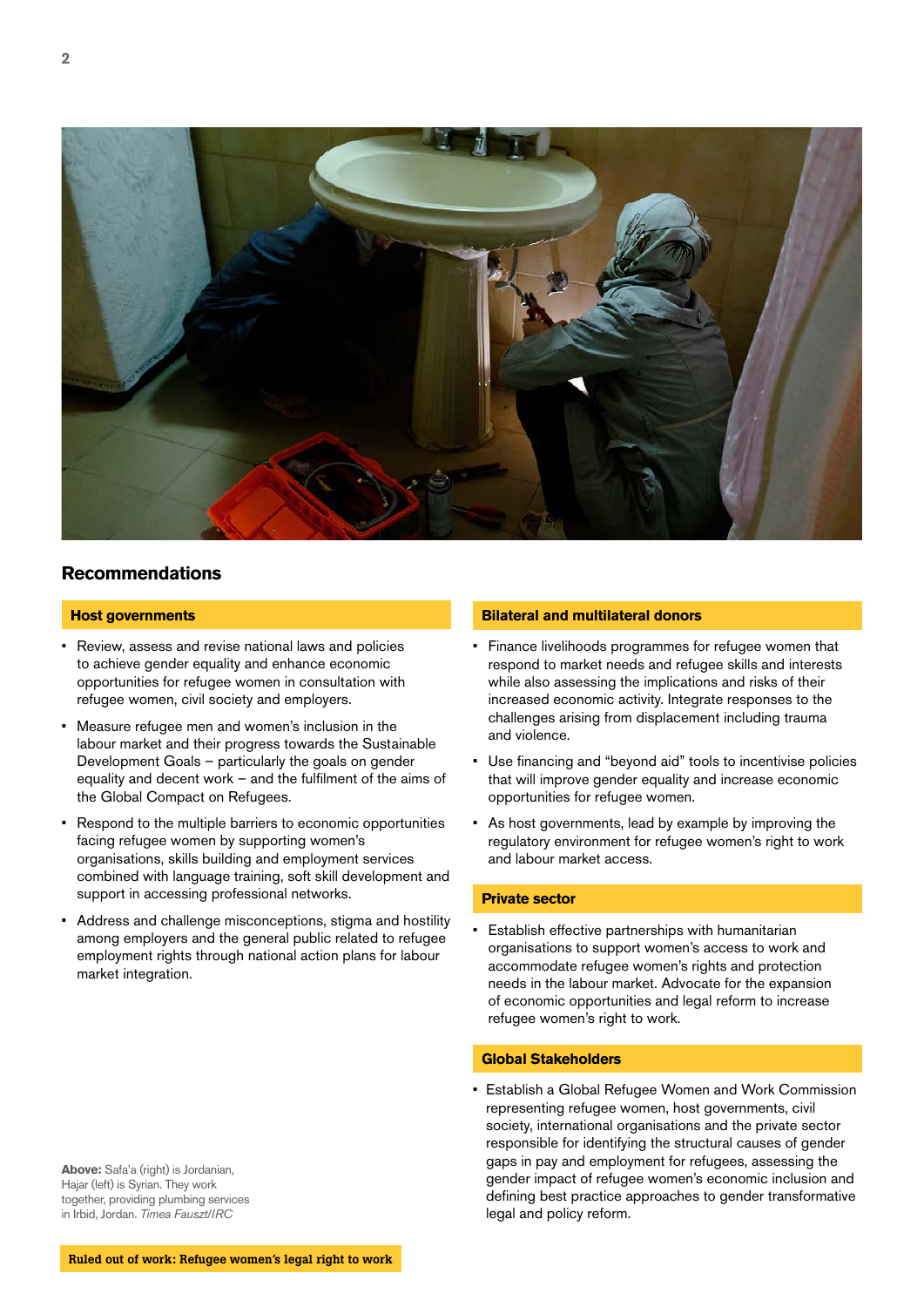# **Introduction**

Refugee women, struggling to rebuild their lives and restore control and dignity benefit from economic opportunities in many ways. A chance to earn a living from a job or a business offers security and certainty in place of chaos and hopelessness. Our research shows that paid work shapes refugee women's sense of identity and self-worth.<sup>v</sup> It offers them a chance to overcome trauma and hardship and become leaders and role models in their chosen professions.

But, like women everywhere, they must juggle this ambition with the demands of unpaid care and the challenge of gender discrimination. For refugee women, these constraints are compounded by isolation, gender-based violence, intersecting discrimination, the threat of exploitation and a maze of discriminatory laws, rules, regulations and onerous requirements.

There are global commitments in place designed to secure gender equality, end economic inequality and close labour market gaps for all women everywhere. In particular, the 2030 Sustainable Development Goals include commitments by all UN member states to end poverty (SDG 1), achieve gender equality (SDG 5) and promote inclusive growth and decent work for all men and women (SDG 8).

In addition, the Global Compact on Refugees (GCR), a pact of international solidarity and cooperation for refugee protection and host community development agreed in 2018, includes an aim to enhance refugee self-reliance and '… foster inclusive economic growth for host communities and refugees' through '..economic opportunities, decent work, job creation and entrepreneurship programmes.".vi

However, refugee women are making slow progress towards these global goals and commitments and are in grave danger of being left far behind. IRC's research in partnership with the Georgetown Institute for Women Peace and Security, *Unlocking refugee women's potential: Closing economic gaps to benefit allvii* calculates the vast gaps in pay and employment rates between refugee women and men and between refugee women and host men and women. The analysis of available data from six high, middle and low income countries hosting high numbers of refugees – Germany, Jordan, Lebanon, Turkey, Uganda and the U.S. – finds a wide variation in employment and earnings with the highest rate of employment of refugee women in the U.S. at 40% and employment rates as low as 6% in Germany, Jordan and Lebanon. The refugee gender pay gap is the widest in Turkey with refugee women earning just 6 cents for every dollar earned by a host man. By closing the gaps in pay and employment in the six countries we estimate that overall GDP could be boosted by \$53 billion, by closing them globally refugee women could generate up to \$1.4 trillion to annual global GDP.

The drivers of these gaps vary depending on the context but discriminatory social norms and laws are a persistent, deep rooted structural cause. Global, regional and national laws and policies supporting all women's rights to inheritance, assets, property, enterprise and work are a fundamental precondition to women's economic empowerment everywhere.<sup>viii</sup> Gender discriminatory laws combine with

complex and prohibitive laws regulating refugee employment to diminish refugee women's equal chances of making a fair and decent living.

This briefing offers an illustrative snapshot of gender discriminatory laws in high refugee hosting countries and the legal barriers to refugees' right to work and labour market access. We have worked with the law firm DLA Piper to assess the current national legal frameworks governing the fulfilment of the refugee right to work enshrined in the 1951 Convention relating to the Status of Refugees in Ethiopia, Germany, Jordan and Uganda. We in turn offer a humanitarian, operational and policy perspective of how these laws are interpreted in practice and how they impact on and constrain refugees' opportunities particularly those of refugee women.

This briefing represents the beginning of an assessment of legal barriers that will evolve over time and vary from context to context, informed and driven by the obstacles we face in our work to advance women's economic empowerment. It represents a first step in IRC's commitment to build the collective momentum toward achieving the objectives of the Global Compact on Refugees, in line with our own pledges, and strengthen collective response. It promotes progress towards the fulfilment of the SDGs for all by defining recommendations on the policy and regulatory reforms required to close refugee gender labour market gaps and drive refugee women's economic empowerment.



**Above:** Taghreed Alian, Driver. *Chris de Bode/IRC*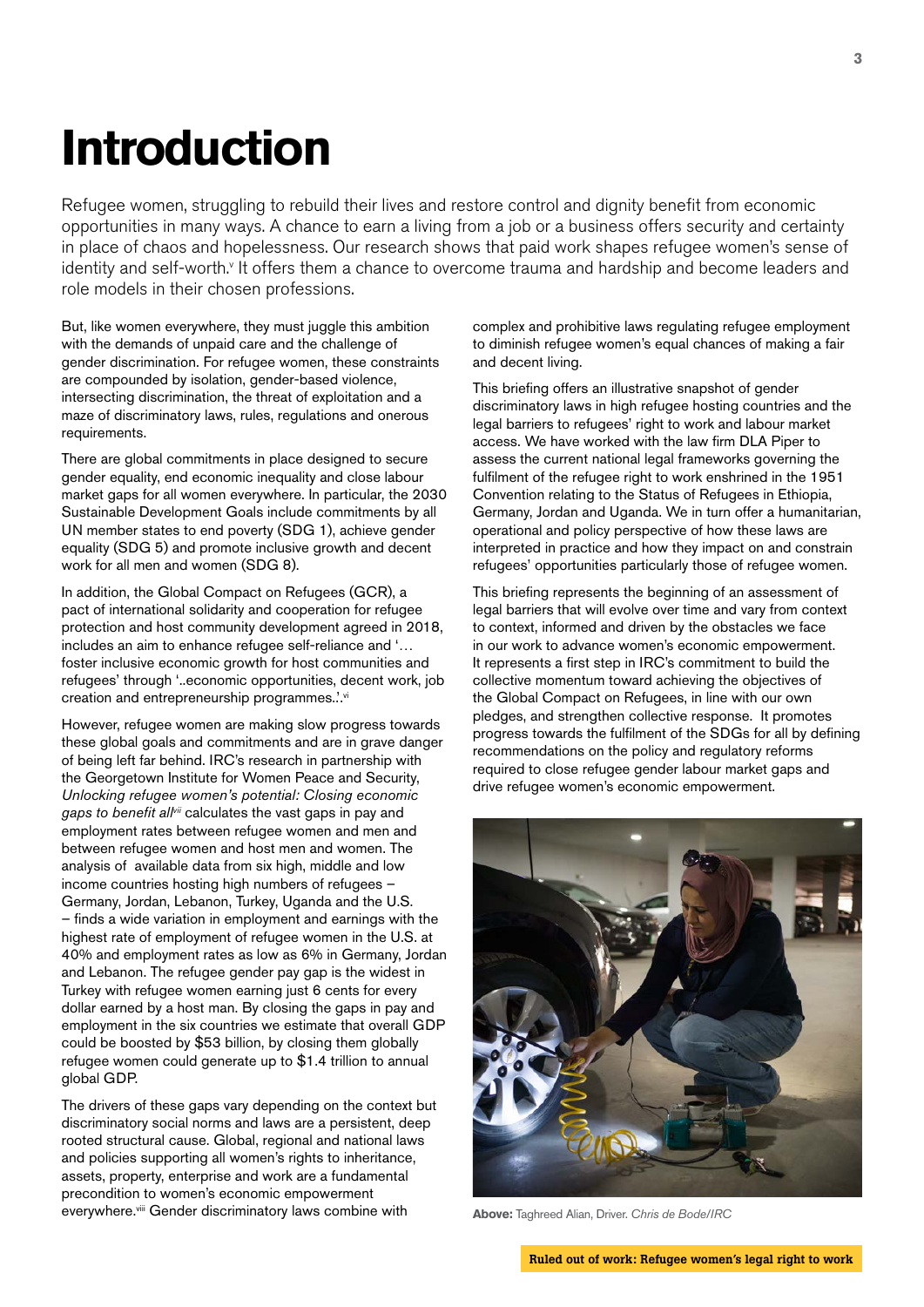# **Assessing the right to work and labour market access for refugee women**

# **Refugee right to work**

An extensive study on refugees' right to work by the Global Knowledge Partnership on Migration and Development KNOMAD found significant limitations on labour market access. Only just over half of countries that are party to the 1951 Refugee Convention grant refugees the right to work (see Box 1). Among the 20 countries reviewed, 15% allow the right to work with similar restrictions that citizens would face, 40% allow the right to work with strong restrictions and shortfalls in practice, 25% have unclear or temporary legislations, and 20% officially do not allow refugees to work at all. Even where eligible for formal employment, in practice, access is constrained by high fees, complex administrative processes or outright obstructions, as well as a lack of social networks.<sup>ix</sup>

### **Box 1 Refugee Right to Work**<sup>x</sup>

Article 17 of the 1951 Convention relating to the Status of Refugees accords refugees "the most favorable treatment accorded to nationals of a foreign country in the same circumstances, as regards the right to engage in wageearning employment," and exempts refugees from the restrictive measures imposed on foreigners if they have completed three years of residence in the country or have a spouse or child possessing the nationality of the country.

The Convention requires state parties to give "sympathetic consideration" to granting the right to engage in wage-earning employment on the same basis as nationals. Articles 18-19 provide for opportunities for self-employment and employment in liberal professions.

Of the 145 state parties to the 1951 Refugee Convention only 75 formally grant refugees the right to work through accession to Articles 17-19 or through domestic employment laws. Almost half of the signatory countries declare reservations, often in full, and those that grant the right may impose conditions or reservations to this right. The same limitations apply to many of the 48 states that are not parties to the Convention. Some countries completely legally bar refugees from work, be it as an employee or starting a business. Many countries that in principle allow refugees to work place restrictions on their right to work, limiting for example the sectors in which refugees can work, the geographical areas where they can seek work, or the number of refugees who can be employed by a certain firm. Among the countries that restrict or prohibit refugees' access to labour markets are those that host the majority of the world's refugees.

# **Women, business and the law in refugee hosting countries**

The World Bank's Women, Business and the Law index<sup>xi</sup> shows that, globally, women's opportunities for employment and entrepreneurship are affected by legal discrimination impacting on factors such as their ability to move freely; start a job; get paid; run a business and manage assets. In these circumstances refugee women suffer a double burden of labour market discrimination based on their displacement status and gender.

According to the index, laws defending women's equal opportunities for employment and entrepreneurship are often weak in high refugee hosting countries. The index employs eight indicators that impact on women's economic opportunities throughout their careers and calculates a total index score with 100 being gender equal across all indicators (see Annex A). **Five out of 10 of the highest refugee hosting countries impose legal barriers in the majority of areas measured by the World Bank's Women**  Business and the Law index.<sup>xii</sup> Dig deeper into the data **and we find that women suffer particularly high legal barriers in certain areas: Just two of the 10 highest refugee hosting countries mandate equal pay for work of equal value; just three of the top 10 mandate equal rights to inherit assets; and seven of the top 10 restrict women's participation in certain industries.** 

Women's rights must be enhanced through robust political leadership to overhaul entrenched and discriminatory gender norms, laws, and policies. Where women and girls are denied their rights and inherently disenfranchised there is limited space in which to shift the distribution of power. Women's voice and leadership is critical to asserting and securing these rights and identifying strategies for making labour markets more conducive to fair and decent work for refugees and displaced women.xiii

In focused discussion groups, refugee women themselves describe the positive impact a job can have on their choices and control over opportunities, assets and finances. Women discuss the freedom paid work gave them as well as the confidence and self-worth. They describe the multiple challenges they must navigate to access the labour market but in spite of this there is a resounding consensus among refugee women in very different contexts that they find opportunities for economic independence empowering (see Box 2)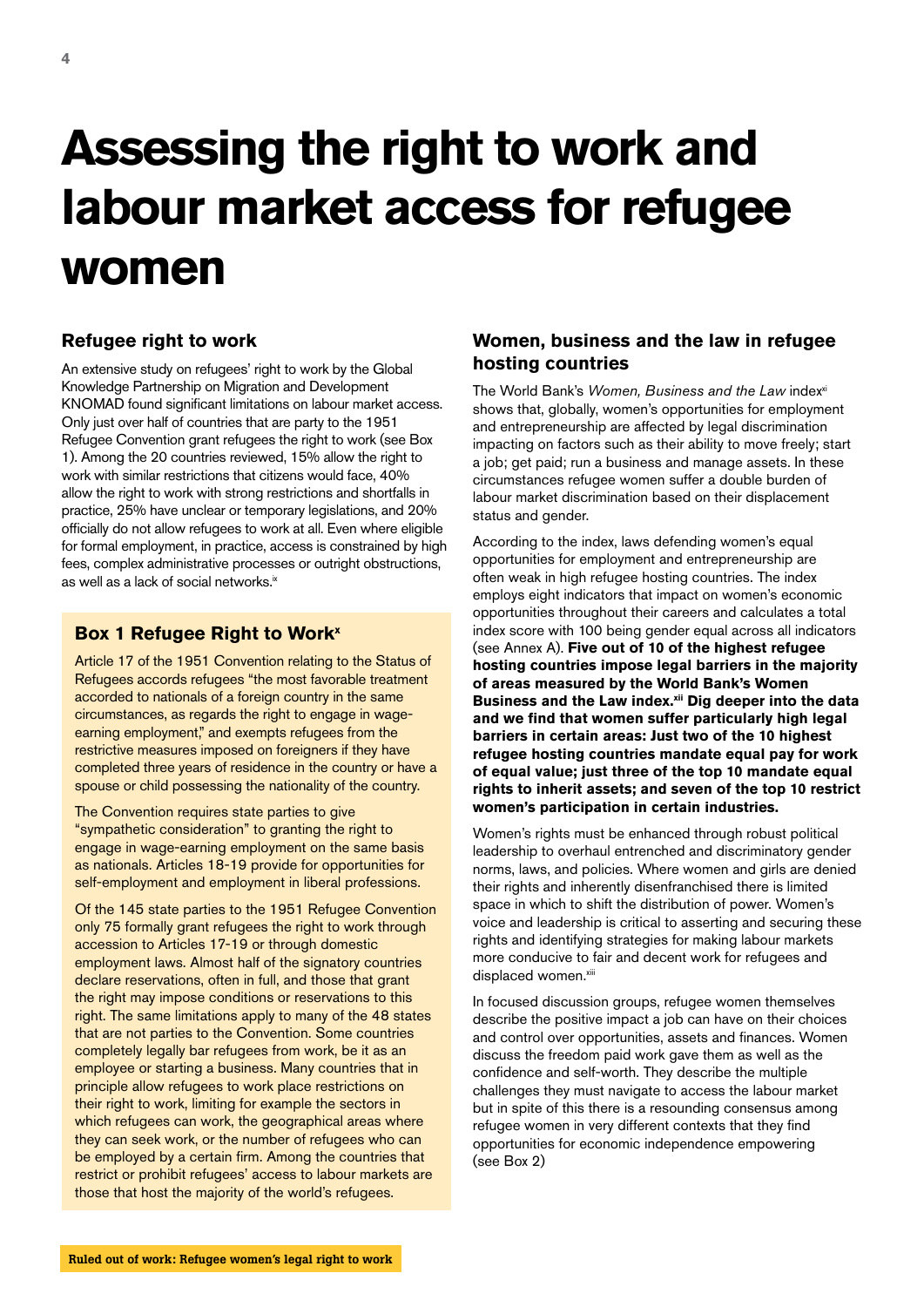# **Box 2 Refugee women's perspectives on the challenges and opportunities of economic empowerment**

"There is an old Arabic saying that the one who makes the money decides how to spend it."

In Jordan, refugee women and girls participating in focused group discussions spoke of the newfound power, respect and influence paid work offers. The girls in particular listed finding a job as one of their top life goals, increasing their access to choice and control over  $f$ inances as well as social status and social networks. $x$ iv

In Germany refugee women from a range of countries of origin spoke of increases in their confidence and selfworth arising from economic empowerment along with increased family resources and resiliency. They welcome the opportunity to become a role model to their children, and contribute to the economic and social development of their host society.

Women in both settings spoke of the potential negative consequences and challenges such as becoming overburdened, facing tensions in the home, or harassment and violence at work or in the street. And an overwhelming, consistent challenge discussed in both settings was unpaid care described as a barrier to work by women in Germany and a demanding drain on women's time in Jordan. The household gender division of labour is persistent and a shift in household duties to male members has not coincided with women's increased economic activity. As one refugee woman in Jordan put it, "…this double role has a negative effect on our body and mind and pushes us beyond our limits."xv xvi

# **Refugee right to work, inclusive growth and the private sector**

Laws restricting refugees' labour market access tend to be rooted in popular assumptions driven by xenophobic rhetoric that the host populations will suffer. On the contrary, a, review of 49 empirical studies , covering 17 major displacement crises between 1922 and 2015 to host countries at different levels of economic development, show that in most cases (more than 75% of results), forced displacement did not impact negatively on wages or employment among host populations. For wages in particular, the negative results tend to disappear in the long-term.<sup>xvii</sup> What is more, investing one euro in welcoming refugees can yield two in economic benefits within five years.xviii

Indeed business and employers identify the restrictive regulatory environment as a hindrance to the vital role they can play in creating economic opportunities, funding, resources, capacity and infrastructure. In September 2019, the Business Refugee Action Network (BRAN)<sup>xix</sup> launched a statement on the SDGs calling on governments to '…create and support a policy environment open to refugee employment and economic inclusion by enabling entrepreneurship and permitting labour market access and the right to work, thereby increasing refugees' access to decent work and self-reliance'.<sup>xx</sup>

### **Legal provisions and barriers to refugee labour market access**

Access to the formal labour market as defined by law depends on a number of factors in the countries under review. In some instances that right is enshrined in national law in others the law is silent. In all cases the legal requirements are complex and affect men and women differently.

The IRC encounters a range of policy and legislative barriers to enterprise development and employment programming that prevents, limits or slows down our potential to generate jobs and livelihoods for refugees. Successful programming relies on legislation and policy permitting refugee freedom of movement, opportunities to start a business and access finance, jobs in wide ranging occupational sectors and opportunities to easily transfer their skills, qualifications and experience to their new employers.

We have identified legal provisions that facilitate refugee women's labour market access and economic opportunities, drawing on both the Women, Business and the Law index as well as the areas assessed by the team of lawyers at DLA Piper supporting this work. In summary:

Women, business and the law includes eight indicators structured around women's interactions with the law as they begin, progress through and end their careers:

- 1. Going Places constraints on freedom of movement
- 2. Starting a Job laws affecting women's decision to enter the labour market
- 3. Getting Paid laws affecting occupational segregation and the gender pay gap
- 4. Getting Married legal constraints related to marriage
- 5. Having Children laws affecting women's work after pregnancy
- 6. Running a Business legal constraints on women starting and running a business
- 7. Managing Assets gender differences in property and inheritance laws
- 8. Getting a Pension laws affecting the size of a woman's pension

We worked with lawyers to assess where possible:

- Right to work and access the labour market
- Right to freedom of movement
- Provisions for self-employment
- Occupational sectors open to refugees
- Work permit requirements
- Qualification requirements

These provisions relate to relevant articles of the 1951 Convention Refugee Convention.

The following is a summary of the legal provisions and barriers with respect to refugees' labour market access in Germany, Ethiopia, Jordan and Uganda. We consider the legal provisions and barriers as well as recent relevant policy developments, challenges to interpretation and implementation alongside the limitations of the legal safeguarding of economic opportunities for women.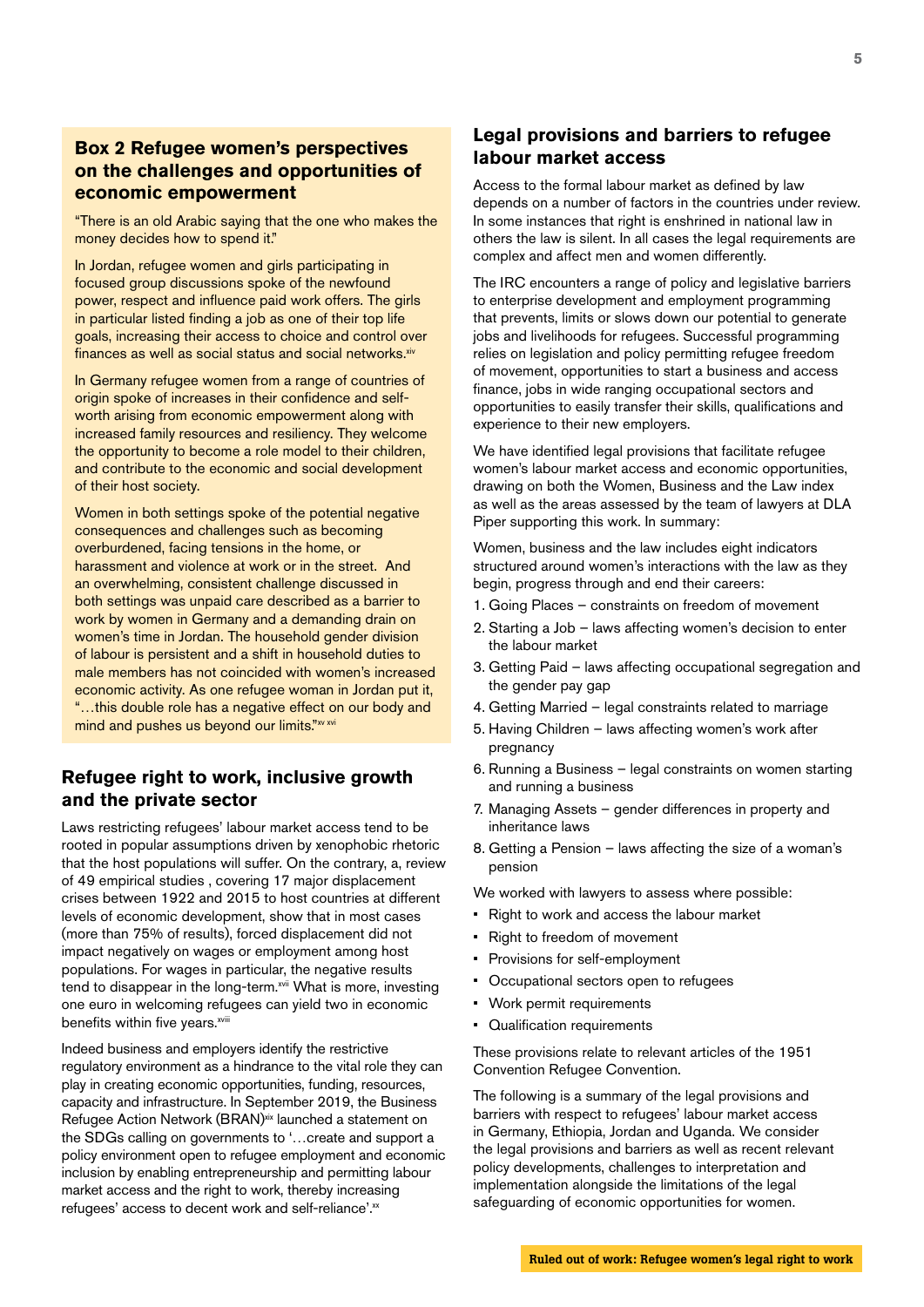#### **Ethiopia**

#### **Refugee right to work and access the labour market**

By law, refugees in Ethiopia are only allowed to work and access education in so far as Ethiopia's laws allow other foreign nationals in Ethiopia to do so. Ethiopia's Ministry of Labour and Social Affairs only grants work permits to foreigners when there are no qualified nationals available and in practice does not grant work permits to refugees.<sup>xxi xxii</sup>

A commitment to review and amend legislation to expand access to economic opportunities is included in the 2019 Kampala Declaration on Jobs, Livelihoods and Self Reliance for Refugees, Returnees and Host Communities (see Box 3).<sup>xxiii</sup> Recent progress and commitments show promise for refugee labour market opportunities. Revisions to the law made in January 2019 allow some 700,000 registered refugees and asylum seekers to live outside camps. However, 11 months after passing the law, implementation is reported to be delayed with work and residence permits yet to be issued.xxiv

#### **Right to freedom of movement**

Ethiopia's Refugee Proclamation provides for restrictions on movement and residence, allowing authorities to designate areas where refugees and asylum seekers must live. In 2010 the implementation of an 'Out-of-Camp' policy (OCP) began, allowing refugees to live outside camps provided they are able to support themselves financially or with the support of relatives already living in such areas. Originally applicable only to refugees from Eritrea, this policy was extended to refugees of other nationalities. The Urban Assistance Program (UAP) – allows refugees to live in Addis Ababa. According to recent estimates there are 17,000 OCP and 5,000 UAP refugees in Addis.<sup>xxv</sup> For refugees employed in camps there is wage inequality between refugee and host employees which is a disincentive to refugees securing formal work in camps.

#### **Opportunities for self-employment**

Restrictions on movement, financial services and business licenses limit refugees' ability to set up businesses. Their options are therefore limited to livelihoods initiatives in camps delivered by NGOs and international organisations and opportunities in the informal economy – where women are reportedly overrepresented.

#### **Ethiopia Jobs Compact**

Since early 2017, the World Bank has been working closely with the government, including the Ethiopian Investment Commission and Ministry of Finance and Economic Cooperation, UNHCR, other donors— including the UK's DFID, the EU, and the European Investment Bank, Germany's GIZ —and NGOs to develop an economic opportunities project (also known as the "Jobs Compact"). Among the Compact's aims are to improve the broader investment climate; improve infrastructure; increase labour productivity; and improve refugee-related employment and protection guarantees. Critically, this last aim will entail providing the legal basis for refugees to take up employment opportunities and oversight mechanisms to ensure refugee rights are protected.xxvi

#### **Women's legal access to economic opportunities**

Ethiopia falls short of gender equal legislation in close to 30% of the areas measured by the women business and the law index. Any revisions of the legislation and corresponding initiatives to increase economic opportunities for refugees in line with the Compact and the Kampala Declaration must consider the implications for women and girls. For example the rollout of industrial parks throughout Ethiopia has increased the number of women in the formal workforce but this work has generally not included refugee women. What is more the earning potential for refugees in industrial parks may not be competitive with the informal sector and these jobs are often dangerous and require long hours in poor conditions for pay that is no better than agricultural work or selling goods at a market.<sup>xxvii</sup>

#### **Box 3 The Kampala Declaration**

The 2019 Kampala Declaration on Jobs, Livelihoods and Self Reliance for Refugees, Returnees and Host Communities was signed in March 2019 by the Ministers of Labour and Ministers in charge of Refugee Affairs in the Intergovernmental authority on Development member states Djbouti, Ethiopia, Somalia, South Sudan and Uganda. The declaration builds on the Nairobi Declaration and Plan of Action defined in 2017 that agreed a framework for durable solutions for the Somali Refugee Crisis. The Kampala declaration includes a commitment to '...develop, review and amend national policies and legislation to expand access to labour markets by simplifying procedures for accessing employment including work permits, self-employment and business opportunities'.xxiii



**Above:** Income generation in Ethiopia. *Donna Morris/IRC*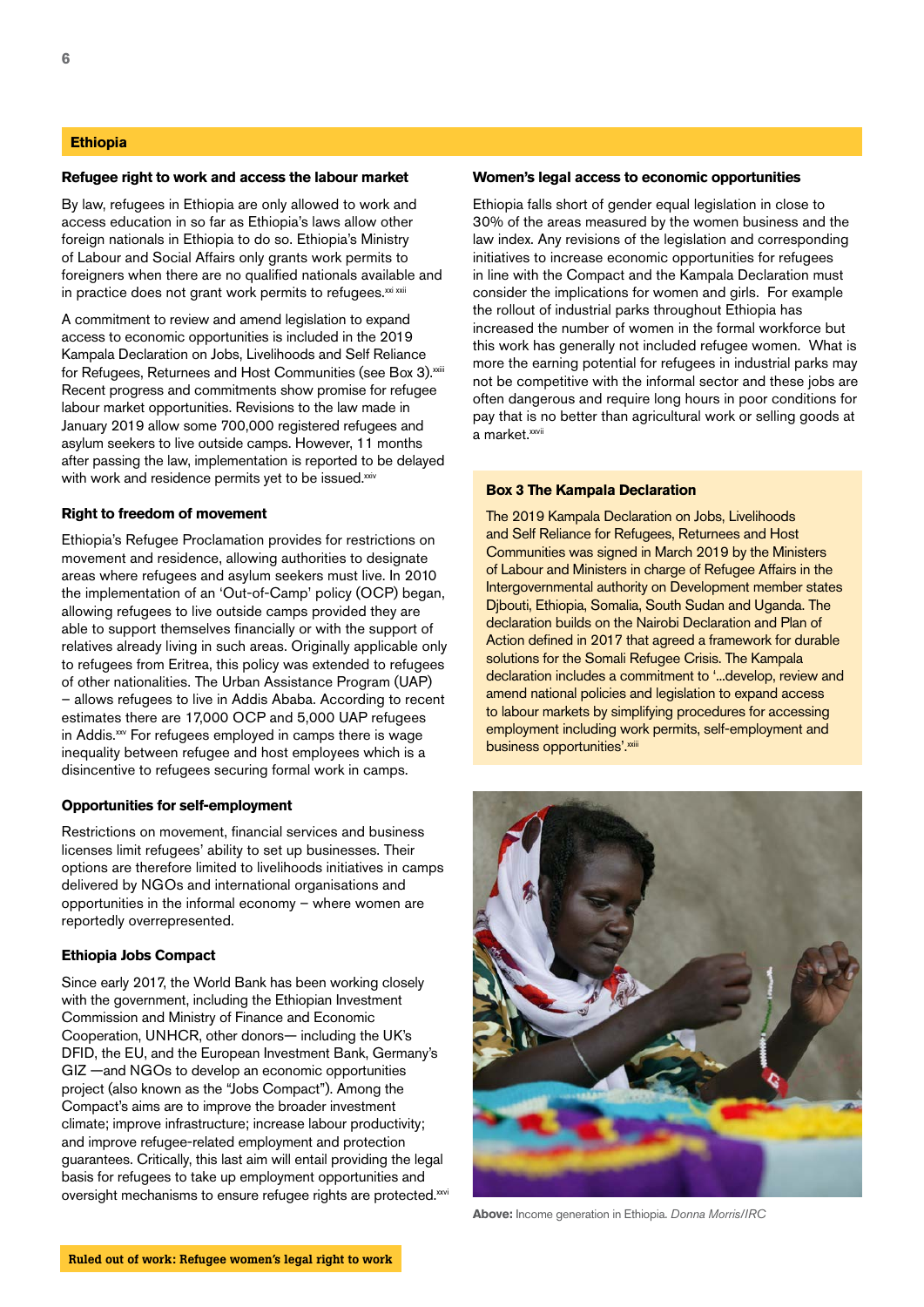#### **Germany**

#### **Refugee right to work and access the labour market**

The right to access the labour market in Germany applies differently to asylum seekers on the one hand and refugees and persons granted international protection on the other hand. In addition, there are specific rules regarding persons whose application has been denied, but who cannot be deported (so called tolerated persons).

Asylum seekers are unable to work at all if they have been in Germany for less than three months and as long as they are obliged to live in a welcome centre. From the fourth month, most asylum seekers and tolerated persons can apply for a work permit, which is valid for a specific employment (including internships) and is granted by the responsible foreigners authority with the approval of the Federal Employment Agency (BA). However, approval is granted on a case-by-case basis and the guidance is interpreted differently from state to state. Asylum seekers or tolerated persons will not be eligible if they come from one of the countries that have been declared as 'safe' countries of origin by the German Federal Government.<sup>xxix</sup> Nor can asylum seekers or most tolerated persons work in a self-employed capacity.

Asylum seekers and tolerated persons can only work without the approval of the BA in certain cases, e.g. if they take up vocational training or work in an occupation which fulfills the requirements for the issue of an EU Blue Card (university degree and 48,000 EUR per annum salary) or have been resident in Germany for four years. As such, asylum seekers and tolerated persons do not enjoy the same right of access to the labour market as nationals, or EU citizens.

Persons who have obtained refugee status or other forms of international protection have the right of unrestricted access to the labour market (as long as they are not in a welcome centre) and the permission to work is automatic upon receiving their status and the residence permit associated with it. It should be noted that EU citizens can live and work in Germany without a residence or work permit (although other foreign nationals cannot). The realisation of this right however, remains compromised by barriers such as language, the equivalence of qualifications and in the case of refugee women in particular, access to childcare. The complexity of the legal and administrative framework in Germany also has a detrimental effect since employers are discouraged from hiring refugees due to the onerous processes involved.

#### **Provisions supporting labour market access**

Legislative provisions do exist to facilitate access to the labour market by asylum seekers, refugees and other persons granted international protection. For example, the  $3 + 2$  regulation in the German Residence Act is designed to prevent refugees from having to leave the country immediately in case they have started vocational company training. The 3+2 rule states that an asylumseeker who has started training in Germany (which usually takes three years) and who fulfills the legal requirements can complete the training and continue to work for two years even if his asylum application is rejected. A prerequisite for this is a training contract. However, the regulation does not afford full protection and refugees can still be deported should the circumstances of their case change (e.g. it turns out they provided false information upon filing for asylum). Refugees can also be rendered vulnerable

to exploitation by employers who seek to take advantage of their reliance on the  $3 + 2$  scheme by contriving, for instance, not to provide a proper training or salary.

#### **Right to freedom of movement**

The right to move freely and choose a place of residence is subject to some restrictions and experienced differently by asylum seekers, refugees and persons granted international protection. Asylum seekers tend to be accommodated in an initial reception facility for at least three months. During their time at the reception facility, they are unable to leave the town or district where they are accommodated without permission. On leaving the reception facility, asylum seekers are distributed within the federal state and those that are reliant on social security are obligated to live where they have been assigned for the entirety of their asylum application.

Recognised refugees and persons with other forms of international protection are obligated to reside in the federal state where they underwent the asylum process for the first three years after receiving their status or residence permit. This obligation can be lifted once an individual works at least 15 hours a week that are subject to social security contributions, or in exceptional circumstances where they have family members in another part of Germany.

#### **Provisions for recognising qualifications**

Demonstrating the equivalence of qualifications remains a key barrier for refugees seeking to access the labour market. It is required that foreign professional qualifications are translated into German. The German Ministry of Economics has created an online-platform, the BQ-Portal, which provides useful information regarding the assessment of refugee qualifications from a number of countries of origin and on how to define German equivalents. This is useful resource for businesses seeking to employ refugees. While the German Professional Qualification Assessment Act allows an applicant (not necessarily a refugee or asylum seeker) without the relevant documentation to evidence their professional training through work samples or examinations, in practice this process is difficult to facilitate. Often refugees are required to retrain to obtain the German equivalent of their qualification. This can be a costly and time consuming process, meaning that in reality many skilled refugees end up working in roles below their professional capacity.

#### **Women's legal access to economic opportunities**

Germany has close to gender equal laws across all the areas measured by the Women Business and the Law index. Gender equality is protected as a constitutional principle in Germany and gender based discrimination is prohibited with respect to employment under the German General Equal Treatment Act. The law does not differentiate between refugees and other persons in this regard. However, we note that only 6% of women who are recognised as refugees are in employment (as opposed to 27% of refugee men and 53.5% of host women) reflecting broader challenges of integrating refugee women into the labour market. This suggests that a strong legal framework also requires policy and programmes to ensure that refugee women understand and are able to advance their rights while employers and the authorities must be equipped to fulfil them.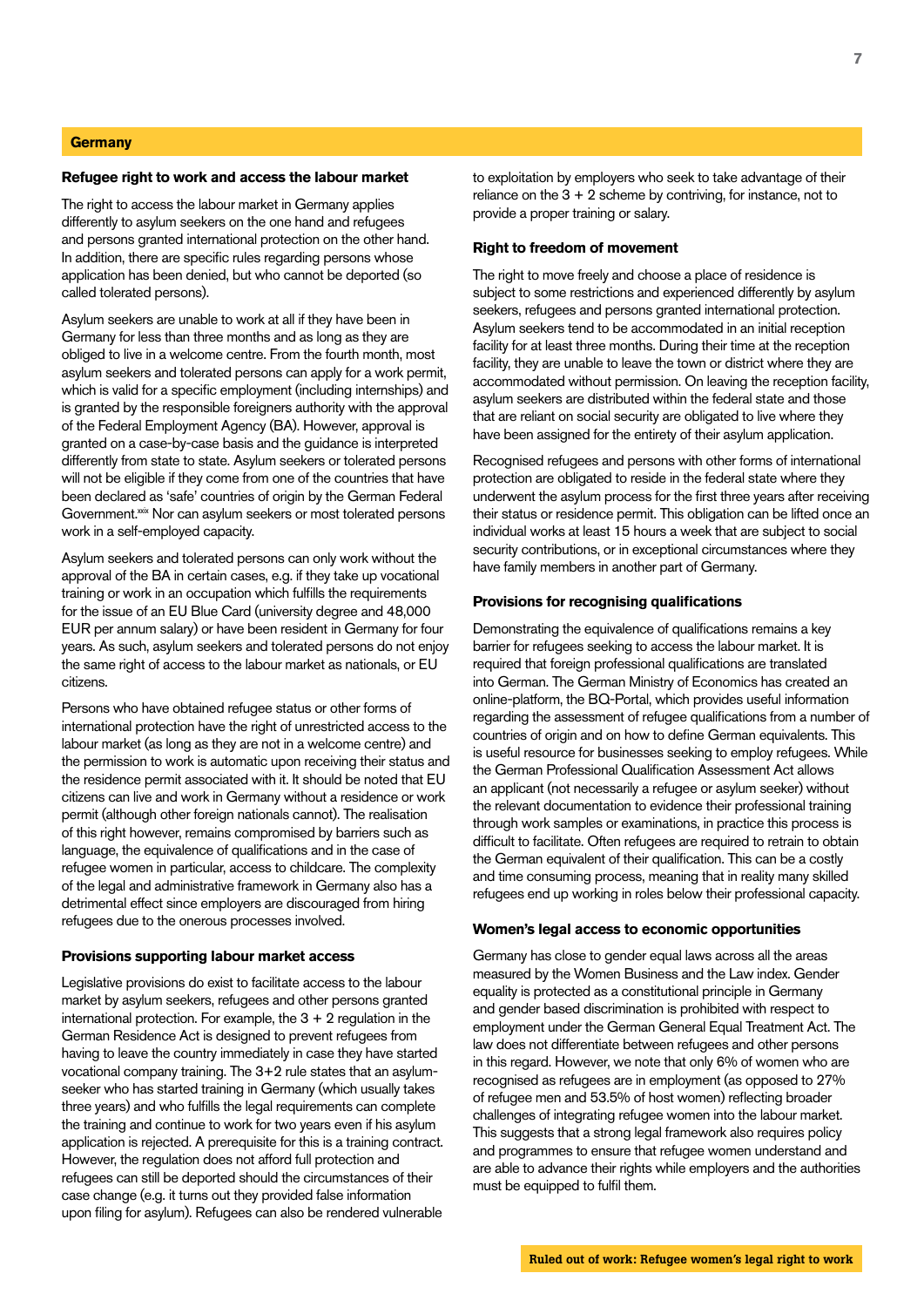#### **Jordan**

#### **Refugee right to work and access the labour market**

Refugees are not granted equal access to the labour market in Jordan. Priority is always given to Jordanian nationals. There are complex limitations on occupational sectors that are completely closed or prohibited (partially closed with some exceptions) for non-Jordanians including refugees. These in turn affect refugees from different countries differently – for example, Syrian refugees are permitted in some sectors or professions that Palestinian refugees are prohibited from. Formal employment of Syrian refugees in Jordan is limited to five economic activities designated as 'open sectors' under the Jordan Compact — including agriculture, construction, food and beverage services, manufacturing, and wholesale and retail trade. It is reported that formalised work, where Syrians hold a work permit, accounts for a small proportion of overall Syrian refugee employment. xxx xxxi

#### **Right to freedom of movement**

While there have been promising policy changes around refugees in camps being able to apply for permits and leave the camp for extended periods for work, certain populations remain restricted.<sup>xxxii</sup>



**Above:** Khadeeja Mnawer Al Jarrah, Beekeeper. *Chris de Bode/IRC*

#### **Occupational sector limitations**

The sectors that are open to Syrian refugees such as agriculture, construction and manufacturing tend to be male dominated whereas the sectors that were re-stated as closed to non- Jordanians in a Ministry of Labour issued decision dated 13 October 2019 included female dominated sectors including secretarial work, sales, hairdressing and services in schools and nurseries.

These limitations are difficult for employers to follow and can discourage them from hiring refugees at all. What is more, the requirements on employers are demanding and time consuming. Employers seeking to employ non-Jordanians including refugees must seek approval from the Ministry of Labour demonstrating the appointment requires expertise and experience not available in the Jordanian market. There is a quota on non-Jordanians of different citizenships (including Syrian) permitted to work in certain sectors determined by the Minister of Labour and refugees can be permitted or denied at the Minister's discretion on a case by case basis.

#### **Opportunities for self-employment**

In 2018, home-based businesses were permitted for non-Jordanians allowing refugees to run businesses from their homes. However there are capital and work permit requirements that are reported as demanding. This leaves Syrian business owners operating illegally, vulnerable to exploitation in the informal economy. There are specific implications for women seeking livelihoods opportunities. The small number of women accessing work permits (see below) indicates, at least in part, that there are limited job opportunities in the formal sector that meet the skills, preferences, and needs of women. Instead, many Syrian women want to pursue home-based businesses, as it is often a better a match with their skills, can mitigate childcare challenges, and can address other cultural elements such as a preference for gender-segregated workspaces.

#### **Work permit requirements and the Jordan Compact**

Only refugees with work permits are allowed to in formal wage employment and the requirements for securing a permit are onerous for both the employer and refugee employee who can incur high costs. The Jordan Compact agreed in 2016 between the Jordanian government, the World Bank and the European Union included an ambitious target of issuing 200,000 work permits to Syrian refugees. The latest figures are at 164, 636 issued since 2016 for a 12 month period with only 4.8% of permits going to women.xxxiii

#### **Women's legal access to economic opportunities**

The law in Jordan is gender unequal in 65% of the areas measured by the Women Business and the Law index. Notably the law does not mandate non-discrimination based on gender in employment and there is no specific legislation on sexual harassment in employment, there is inequality in inheritance rights and the law does not mandate equal remuneration for work of equal value.xxxiv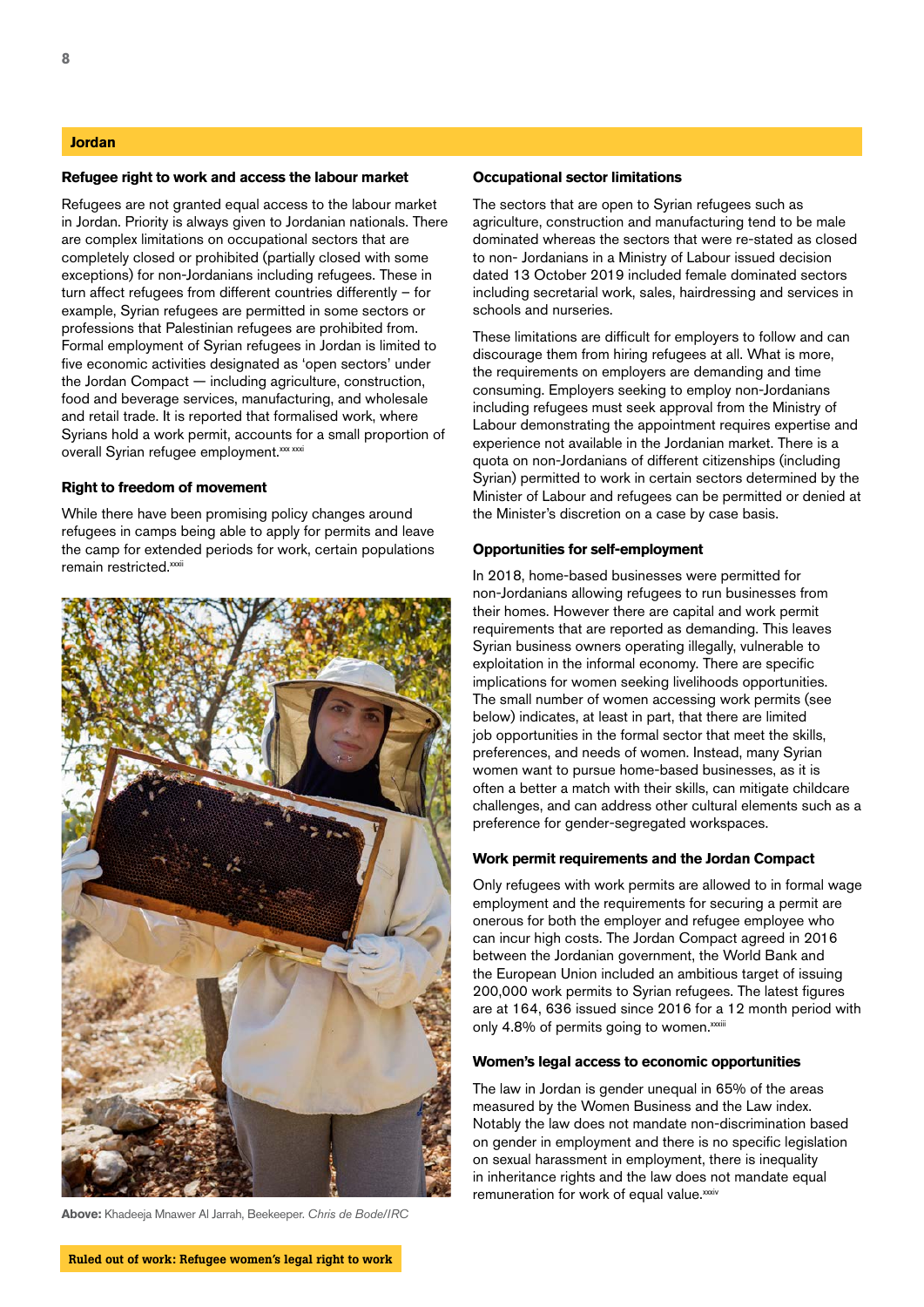

**Above:** Domitila, a Congolese refugee living in Kampala, Uganda, started her own clothing business after joining an IRC savings group. Once their group reached capacity she helped other women, many of them refugees, start their own savings groups. She is now referred to by the all the group members by her nickname "President". *Andrew Oberstadt/IRC*

#### **Uganda**

#### **Refugee right to work and access the labour market**

Refugees are permitted to work in Uganda by law in accordance with the Refugee Act 2006 and there are no geographic limitations on where they can work. There are some professions prohibited for non-citizens including refugees unless they acquire Ugandan citizenship, examples are the police and membership of parliament.

Refugees in Uganda require a "conventional travel document", which is equivalent to a work permit, but they are free of charge. The Uganda Registration Bureau, in conjunction with the immigration office, helps facilitate this service, for those that have full status. Other refugees can only work as incentive workers.

While refugees have the right to work in Uganda by law, in practice there is confusion regarding the regulations and this, combined with social stigma, can make employers wary of hiring refugees. The rules governing asylum seekers' right to work are deemed even more opaque in practice with asylum seekers caught in limbo awaiting delayed claims without a clear right to work.<sup>xxxv</sup>

#### **Right to freedom of movement**

Asylum seekers and refugees seeking to live outside designated transit centres or refugee settlements may apply to the Commissioner for Refugees for a movement permit allowing them to live outside of the settlements for a designated period. In practice, the cost of transport

is prohibitive and aid distribution confined only to the settlements can deter free movement.

Restrictive fees for education and training and limitations on start-up loans for micro enterprises put formal labour market opportunities out of reach for refugees, leaving them prey to discrimination and exploitation in the informal economy.

#### **Women's legal access to economic opportunities**

Legal provisions defending women's access to economic opportunities are unequal in a little more than 25% of provisions measured by the women business and the law index. With high rates of national unemployment, restrictions on movement and confusion regarding permitted work, women refugees are particularly at risk of discrimination and exploitation including commercial sexual exploitation.

A promising recent development has been the Kampala Declaration on Jobs, Livelihoods and Self Reliance for Refugees, Returnees and Host Communities to which Uganda is a signatory (see Box 3 above). Any revisions of the legislation and corresponding initiatives to increase economic opportunities for refugees in line with the Kampala Declaration must consider the implications for women and girls. Livelihoods projects for refugees must be designed to recognise and address the trauma arising from violence and displacement by, for example, integrating social and emotional learning skills and GBV prevention and response services into livelihoods programmes.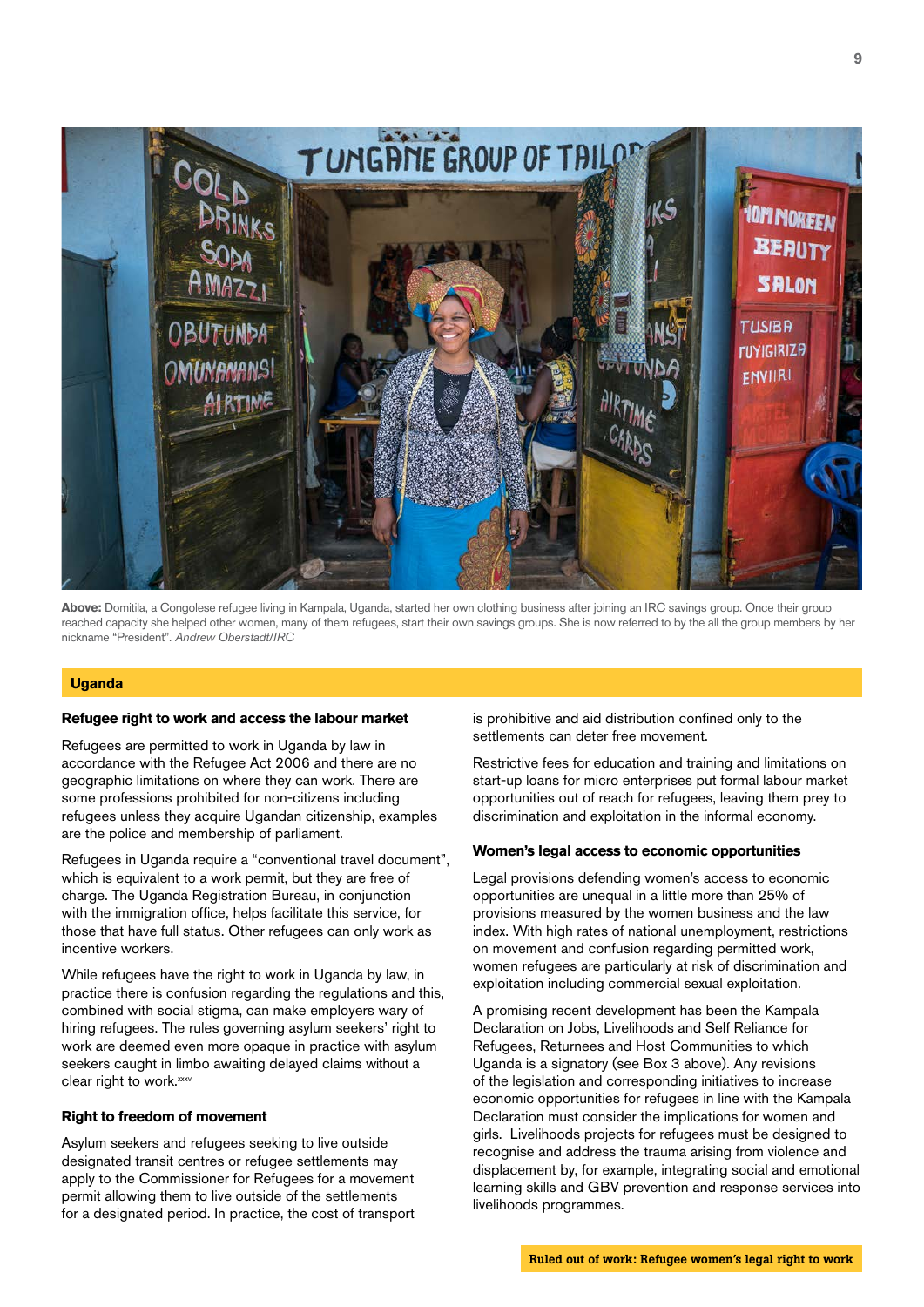# **Improving legal and policy conditions for refugee women's right to work**

The review of the legal conditions in the four refugee hosting countries discussed above illustrate the complexity and challenges facing refugees, employers, government officials and NGOs – all navigating complex legal environments. We are at a watershed moment to review and improve policy and legislation to expand economic opportunities for refugee women in line with the GCR while progressing towards closing labour market gaps in line with the SDGs.

Pledges made at the GRF and at the regional level, such as the Kampala Declaration, are steps in the right direction but must be followed by prompt assessment, implementation and reform.

Policy guidance and national action plans can also help inform and incentivise the development of national level legislation, represent best practice and challenge stigma towards refugees. For example, the inclusion of refugees in national action plans and Voluntary National Reviews of progress towards SDG targets can ensure refugees are not left behind and highlight successful approaches to their inclusion.

The now expired EU action plan on the integration of third country nationals was another example of a common framework for best practice integration policy, including labour market integration. The GRF represents a milestone opportunity to review, improve and renew the action plan – which in turn could improve member states' national legislation governing refugees' economic opportunities and addressing barriers to women's economic empowerment (see Box 3).

# **Box 4: Steps to refugee women's labour market integration across the EU<sup>xxxvi</sup>**

Our recent analysis of refugee integration in the EU identified a number of policy and regulatory barriers to refugee and asylum seekers' labour market access that were magnified by discrimination based on gender and protection status intersecting with factors including race, ethnicity and disability status.

Persistent delays in asylum procedures across member states have meant that the likelihood of all asylum-seekers, including women, finding employment is significantly lower than that of recognised refugees. This can lead to demotivation and frustration among people in protracted asylum processes as well as de-skilling as people lose touch with their skills. Early involvement of asylum seekers in employment promotion during their asylum process is critical to labour-market outcomes. Delaying labour market integration at this early stage has significant effects: research shows that refugee income, occupational quality and labour market participation is weaker than migrants with similar characteristics, a gap which persists for ten years after arrival.xxxvii

The 2016 EU Action Plan on the Integration of Third Country Nationalsxxxviii represented a critical step towards shaping a common European framework for integration policy, particularly as the power to legislate and act on integration remains in the hands of individual member states. However this expired in 2018.

With a new European Commission in office from December 2019, the EU should take steps to set a clear policy

framework for integration based on tried and tested approaches to successfully integrating refugees into the labour market by committing to a renewed and improved EU Action Plan on Integration, or an equivalent EU framework, with targeted, coherent and robust policy measures and backed by sufficient funding. This would include the collection of more recurrent gender disaggregated data on employment gaps, targeted funding aimed at empowering refugee women and, crucially, encouraging member states to develop and implement action plans and/or strategies on integration which include and monitor the implementation of both mainstreamed actions and specific priorities aimed at taking a structural approach to tackling gender gaps.

The Commission should also promote examples from member states that afford asylum-seekers access to the labour market earlier than the nine-month deadline outlined in the Reception Conditions Directive, and issue a specific call for proposals on early integration measures.

In addition to clear EU leadership on integration policy, long-term and binding European legislation could help ensure that specific discriminatory practices against refugee and asylum-seeking women are tackled head on. This could be achieved by restarting negotiations on the European Anti-Discrimination Directive, focusing on provisions with regards to protection status and links with gender, racial and religious discrimination.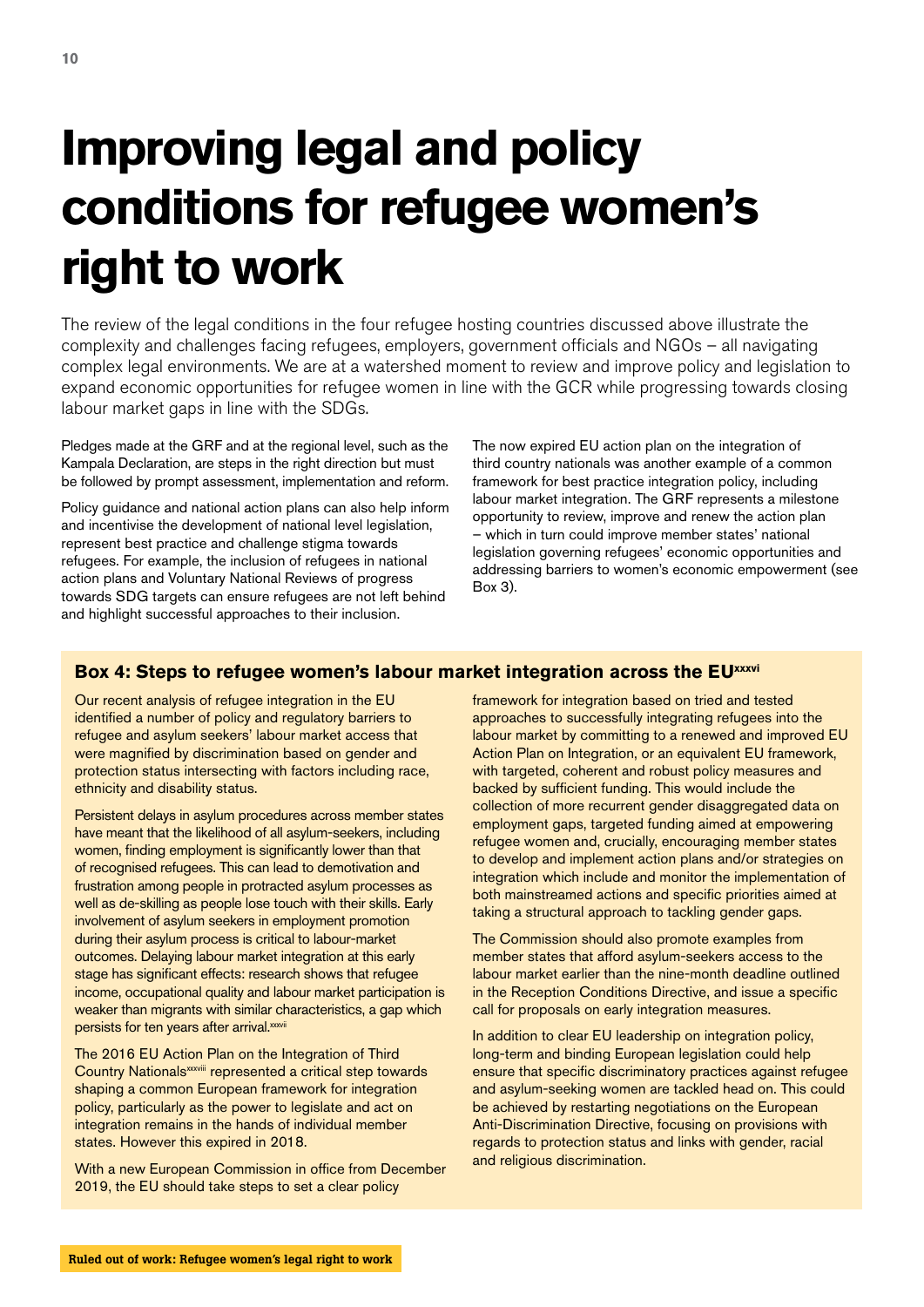# **Conclusion and next steps**

The rules and regulations governing refugee women's right to work and labour market access are complex and extremely difficult for refugee women, employers and officials to navigate. Often opaque rules combine with gender discrimination to limit refugee women's opportunities to fulfil their ambitions, advance their skills and contribute to the place they now call home.

Bringing laws regulating labour market access in line with the provisions of the Refugee Convention is an important first step but the laws must also translate into policy and practice with a properly financed plan of action.

The IRC will continue to identify barriers to refugee women's economic empowerment through research, evaluation and programming. We will test approaches to effectively respond to the challenges they face and the opportunities they seek in order to build evidence and best practice in line with our own GCR pledge.

We call on stakeholders united around the aims of the GCR and advancing towards the SDGs to seize the opportunity to advance economic opportunities for refugee women and unlock their potential.

# **Recommendations**

#### **Host governments**

**Review, assess and revise national laws and policies to achieve gender equality and enhance economic opportunities for refugee women in consultation with refugee women, civil society and employers. Including reforms to:**

- Defend all women's right to economic opportunities in line with the areas measured by the Women Business and the Law index and international frameworks on human rights.
- Set and enforce effective laws to protect women from and respond to violence and exploitation.
- Increase refugees' free movement and expand access to economic opportunities outside of camps.
- Simplify procedures for securing work permits and business licences eliminating prohibitive fees.
- Expand occupational sectors refugees and asylum seekers are permitted to work in and simplify procedures and requirements for qualification recognition
- Support women with additional skills and qualifications to engage in approved sectors

#### **Measure refugee men and women's inclusion in the labour market and their progress towards the Sustainable Development Goals -particularly the goals on gender equality and decent work for all men and women – and the fulfilment of the aims of the Global Compact on Refugees by:**

- Improving the collection and sharing of accurate, comparable data on refugee employment disaggregated by sex and gender.
- Including refugees in SDG Voluntary National Reviews (VNRs) and national action plans
- Aligning GCR indicators with the SDGs

#### **Respond to the multiple barriers to economic opportunities facing refugee women by:**

- Supporting facilities for building social networks including women's organisations.
- Supporting skills building and employment opportunities in non-traditional and market responsive sectors.
- Offering 'bundled' services employment services such as job matching and referrals, vocational training, and entrepreneurship support combined with services like language training, childcare, soft-skill development and support in accessing professional networks.

#### **Address and challenge misconceptions, stigma and hostility among employers and the general public related to refugee employment rights through:**

- National and regional action plans or strategies for refugee labour market integration that include and monitor the implementation of both mainstreamed actions and specific priorities aimed at structural approach to closing gender gaps.
- Awareness-raising campaigns and training and the promotion of examples of policy/legislative approaches and reforms that support refugees labour market integration.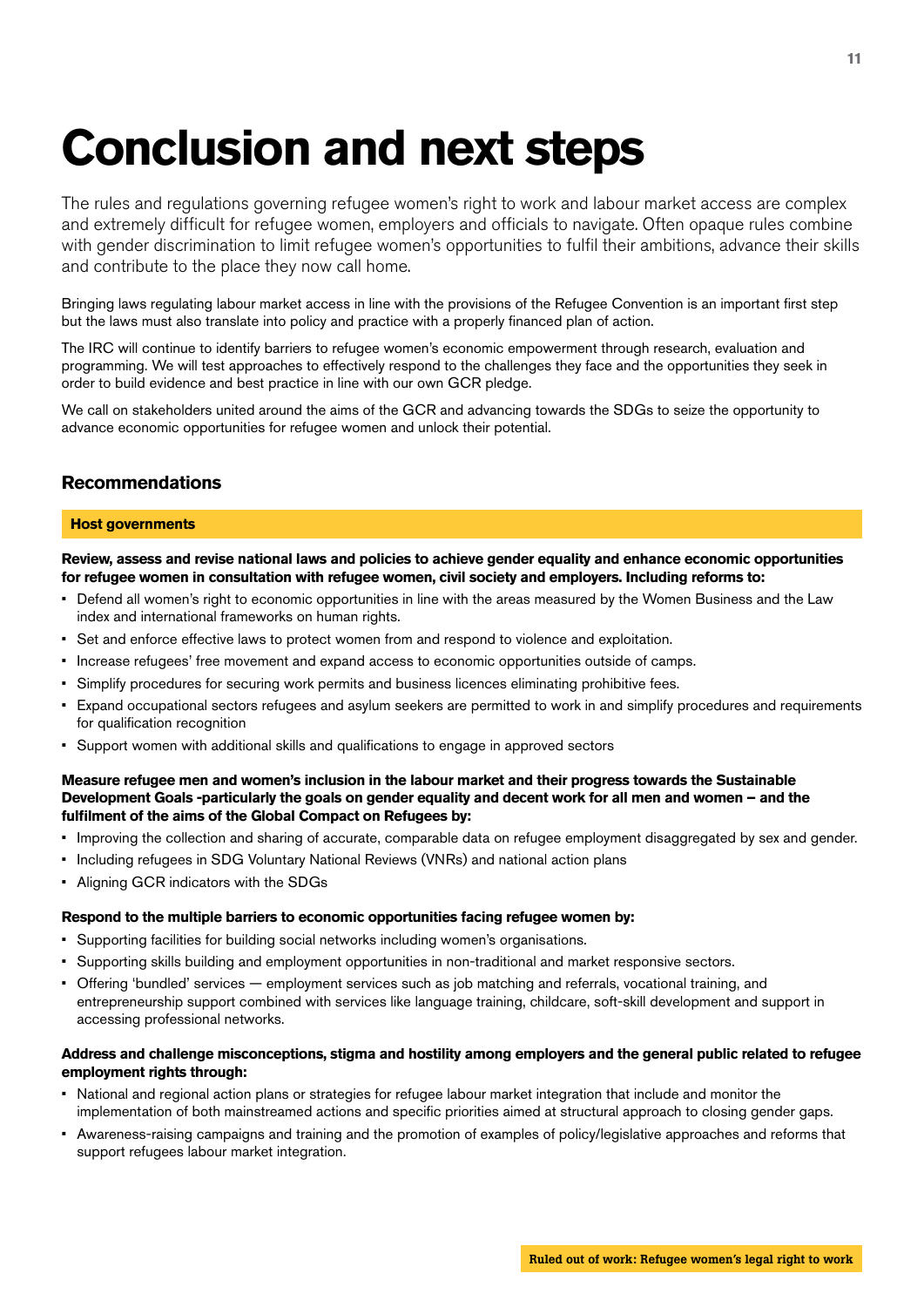#### **Bilateral and multilateral donors**

**Finance livelihoods programmes for refugee women that respond to market needs and refugee skills and interests while also assessing the implications and risks of their increased economic activity. Integrate responses to the challenges arising from displacement including trauma and violence by:**

- Integrating market relevant, social and emotional learning and work readiness skills and GBV prevention and response services into livelihoods programmes. This requires multi-year flexible financing.
- Supporting refugee women's organisations that increase opportunities for women's leadership and social networking.
- Supporting training and education programmes for employers on refugee women's rights and protection needs.
- Integrating social norm change programmes such as gender discussion groups into programmes to reduce and redistribute the division of unpaid care work.

#### **Use financing and "beyond aid" tools to incentivise policies that will improve gender equality and increase economic opportunities for refugee women, such as by:**

- Providing funding and technical assistance for reviews and assessments of host government's national laws and policies to determine where improvements can be made
- Linking financing to refugee-hosting governments, such as the World Bank's IDA Window for Refugees and Hosts and the Inter-American Development Bank's grant facility, to progress towards specific policies, such as freedom of movement and right to work
- Deploying a refugee compact model that combines aid and "beyond aid" (e.g. trade concessions) contributions with policy reforms

#### **As host governments lead by example by improving the regulatory environment for refugee women's right to work and labour market access.**

#### **Private sector**

**Establish effective partnerships with humanitarian organisations to support women's access to work and accommodate refugee women's rights and protection needs in the labour market. Advocate for the expansion of economic opportunities and legal reform to increase refugee women's right to work.** 

#### **Global Stakeholders**

**Establish a Global Refugee Women and Work Commission representing refugee women, host governments, civil society, international organisations and the private sector responsible for:**

- Identifying the structural causes of refugee gender gaps in pay and employment.
- Assessing the gender impact of refugee women's economic inclusion.
- Defining best practice approaches to gender transformative legal and policy reform.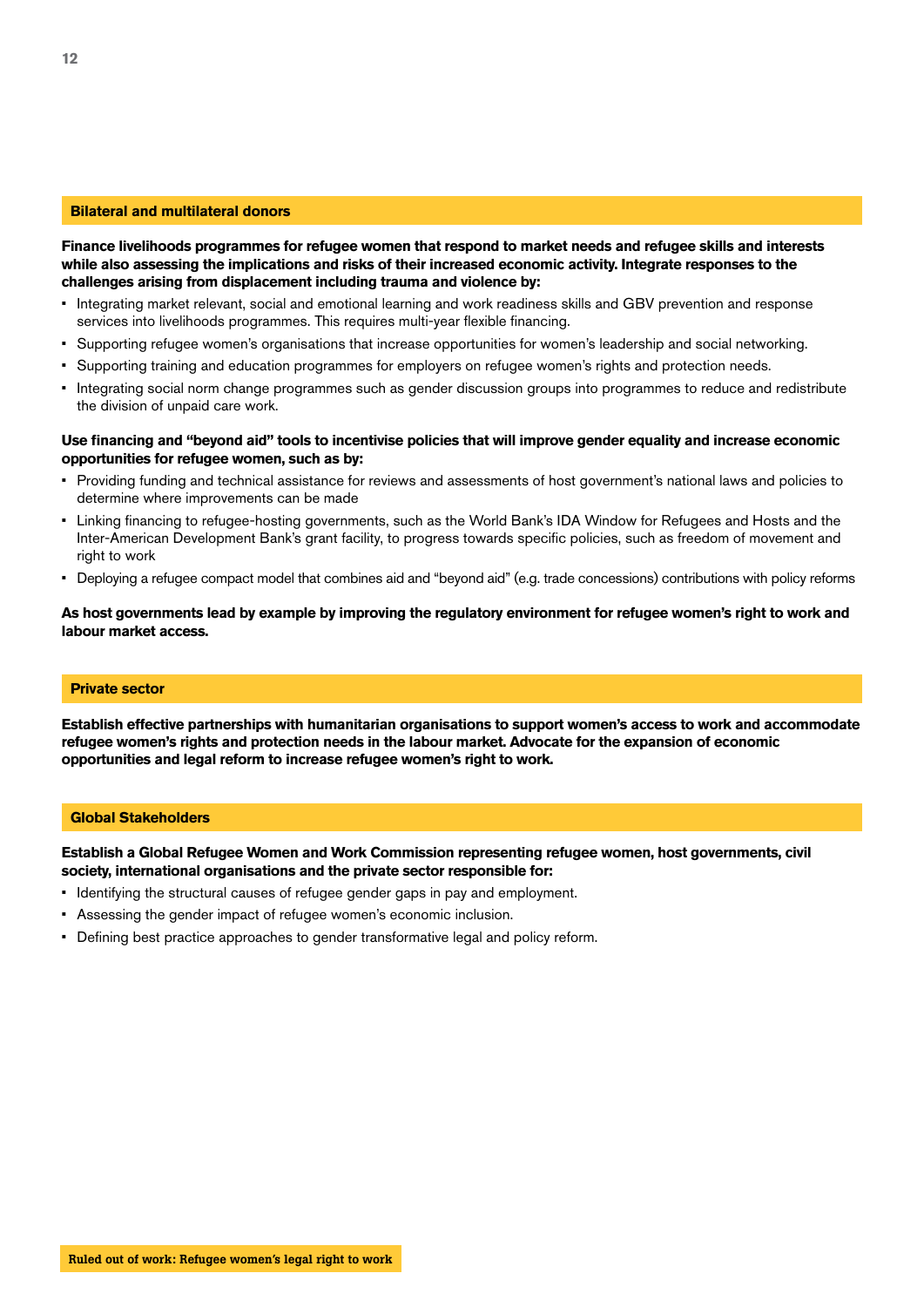# **Annex A**

# **Women Business and the Law Index, 2019 in the top 10 highest refugee hosting countries.**

| <b>ECONOMY</b>     | <b>WBLINDEX SCORE</b> | <b>GOING PLACES</b> | STARTING A JOB | <b>GETTING PAID</b> | <b>GETTING MARRIED</b> | <b>HAVING CHILDREN</b> | <b>RUNING A BUSINESS</b> | <b>MANAGING ASSETS</b> | <b>GETTING A PENSION</b> |
|--------------------|-----------------------|---------------------|----------------|---------------------|------------------------|------------------------|--------------------------|------------------------|--------------------------|
| Iran, Islamic Rep. | 31.25                 | $\pmb{0}$           | $\pmb{0}$      | 50                  | 0                      | 60                     | 75                       | 40                     | 25                       |
| Jordan             | 35                    | 25                  | $\pmb{0}$      | 25                  | 20                     | 20                     | 75                       | 40                     | 75                       |
| <b>South Sudan</b> | 45.63                 | 100                 | 25             | $\pmb{0}$           | 80                     | 20                     | 75                       | 40                     | 25                       |
| Pakistan           | 46.25                 | 75                  | 75             | $\pmb{0}$           | 60                     | 20                     | 50                       | 40                     | 50                       |
| <b>Bangladesh</b>  | 49.38                 | 100                 | 50             | 25                  | 60                     | 20                     | 75                       | 40                     | 25                       |
| Lebanon            | 58.75                 | 100                 | 50             | 50                  | 60                     | 20                     | 75                       | 40                     | 75                       |
| Ethiopia           | 71.88                 | 100                 | 100            | 25                  | 80                     | 20                     | 75                       | 100                    | 75                       |
| Uganda             | 73.13                 | 75                  | 100            | 100                 | 80                     | 40                     | 75                       | 40                     | 75                       |
| <b>Turkey</b>      | 79.38                 | 100                 | 100            | 50                  | 80                     | 80                     | 75                       | 100                    | 50                       |
| Germany            | 91.88                 | 100                 | 100            | 75                  | 100                    | 60                     | 100                      | 100                    | 100                      |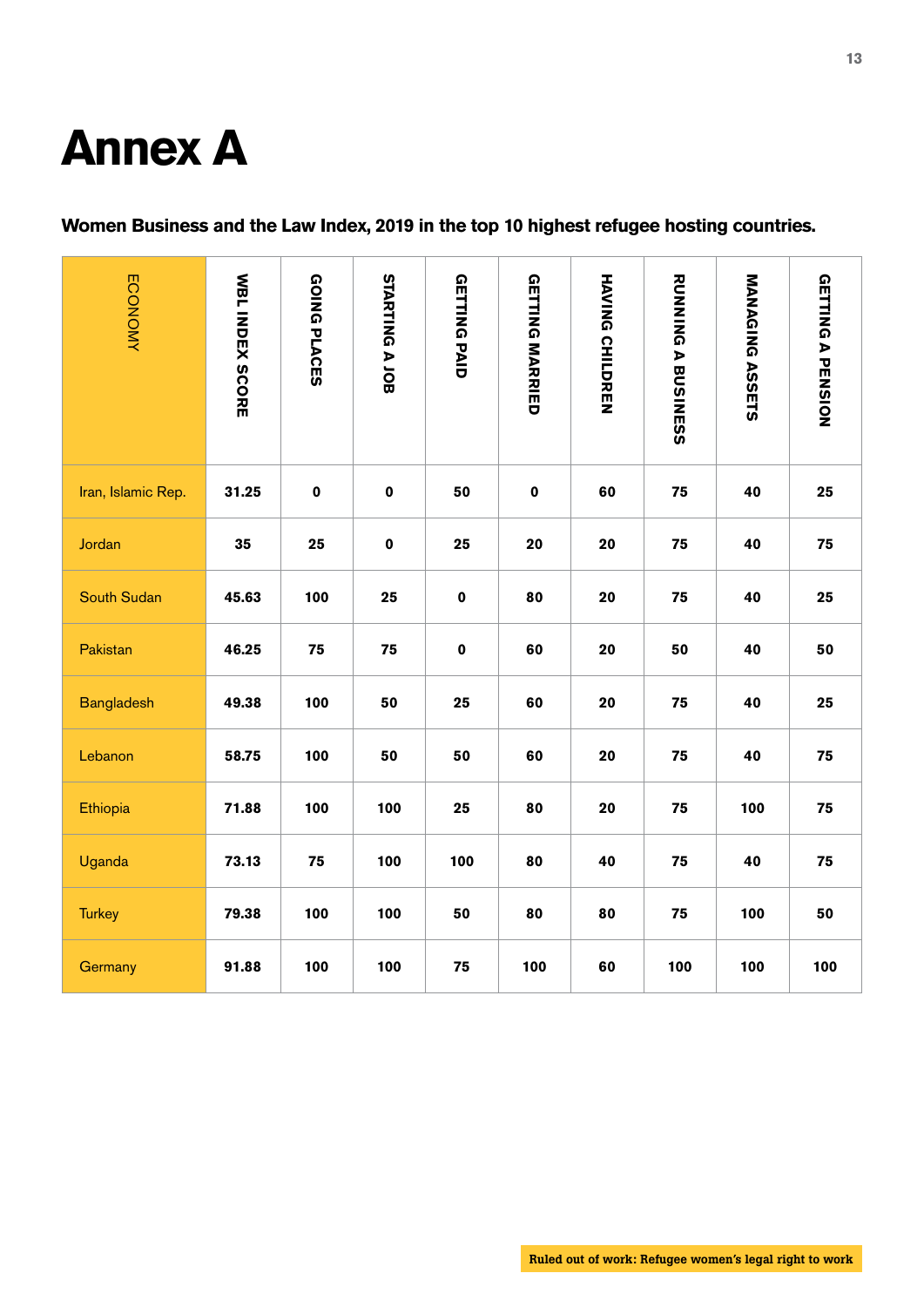# **References**

- **i.** World Bank Group. 2019. Women, Business and the Law 2019 : A Decade of Reform. World Bank, Washington, DC. https://openknowledge.worldbank.org/handle/10986/31327 License: CC BY 3.0 IGO.
- **ii.** *Verme, Paolo; Schuettler, Kirsten. 2019. The Impact of Forced Displacement on Host Communities : A Review of the Empirical Literature in Economics. Policy Research Working Paper;No. 8727. World Bank, Washington, DC. © World Bank. https://openknowledge.worldbank.org/ handle/10986/31231 License: CC BY 3.0 IGO* http://hdl. handle.net/10986/31231
- **iii.** Refugees work: A humanitarian investment that yields economic dividends http://www.opennetwork.net/wp-content/ uploads/2016/05/Tent-Open-Refugees-Work\_V13.pdf
- **iv.** Kabir and Klugman. 2019. Unlocking refugee women's potential: Closing economic gaps to benefit all. https:// www.rescue.org/sites/default/files/document/3987/ reportrescueworksunlockingrefugeewomenspotential.pdf
- **v.** Wasilkowska. 2019. Shifting Social Norms: A Gender Analysis Of Time Poverty, Paid Work And Masculinity In Jordan. Amman: International Rescue Committee. https://www.rescue.org/ sites/default/files/document/4266/genderadvocacybrieffinal. pdf AND Gettliffe and Khan. (forthcoming). Scaling Economic Opportunities for Refugee Women: Understanding and Overcoming Obstacles to Women's Economic Empowerment in Germany. New York: International Rescue Committee.
- **vi.** UNHCR. 2018. A/73/12 (Part II). Global Compact for Refugees. https://www.unhcr.org/gcr/GCR\_English.pdf
- **vii.** Kabir and Klugman. 2019. Unlocking refugee women's potential: Closing economic gaps to benefit all. https:// www.rescue.org/sites/default/files/document/3987/ reportrescueworksunlockingrefugeewomenspotential.pdf
- **viii.** Jayasinghe. 2019. Choices, chances and safety in crisis: a model for women's economic empowerment. London: International Rescue Committee. https:// www.rescue.org/sites/default/files/document/3480/ choiceschancesandsafetyincrisis2019final.pdf
- **ix.** Zetter and Ruaudel. 2016. Refugees' Right to Work and Access to Labor Markets – An Assessment. KNOMAD (Global Knowledge Partnership on Migration and Development) Working Paper and Study Series. https://www. knomad.org/sites/default/files/2017-03/KNOMAD%20 Study%201%20Part%20I-%20Assessing%20 Refugees%27%20Rights%20to%20Work\_final.pdf
- **x.** Idem.
- **xi.** World Bank Group. 2019. Women, Business and the Law 2019 : A Decade of Reform. World Bank, Washington, DC. https://openknowledge.worldbank.org/handle/10986/31327 License: CC BY 3.0 IGO.
- **xii.** World Bank Group. 2019. Women, Business and the Law 2019 : A Decade of Reform. World Bank, Washington, DC. https://openknowledge.worldbank.org/handle/10986/31327 License: CC BY 3.0 IGO.
- **xiii.** Jayasinghe. 2019. Choices, chances and safety in crisis: a model for women's economic empowerment. London: International Rescue Committee. https:// www.rescue.org/sites/default/files/document/3480/ choiceschancesandsafetyincrisis2019final.pdf
- **xiv.** Wasilkowska. 2019. Shifting Social Norms: A Gender Analysis Of Time Poverty, Paid Work And Masculinity In Jordan. Amman: International Rescue Committee. https:// www.rescue.org/sites/default/files/document/4266/ genderadvocacybrieffinal.pdf
- **xv.** Ibid
- **xvi.** Gettliffe and Khan. (forthcoming). Scaling Economic Opportunities for Refugee Women: Understanding and Overcoming Obstacles to Women's Economic Empowerment in Germany. New York: International Rescue Committee.
- **xvii.** Verme and Schuettler. 2019. The Impact of Forced Displacement on Host Communities : A Review of the Empirical Literature in Economics. Policy Research Working Paper; No. 8727. World Bank, Washington, DC. https:// openknowledge.worldbank.org/handle/10986/31231 License: CC BY 3.0 IGO
- **xviii.** Legrain. 2016. Refugees work: A humanitarian investment that yields economic dividends. Tent. http://www.opennetwork. net/wp-content/uploads/2016/05/Tent-Open-Refugees-Work\_V13.pdf
- **xix.** The Business Refugee Action Network (BRAN) brings together European businesses that want to take action on the refugee crisis. The founding organisations are Ben and Jerry's, the B Team, the IRC, the Tent Foundation and Virgin. https:// www.rescue-uk.org/Business
- **xx.** BRAN. 2019. Business Refugee Action Statement on the Sustainable Development Goals: Securing refugee progress and inclusion for refugees. https://www.rescue-uk.org/sites/ default/files/document/2050/statementpostersnovember.pdf
- **xxi.** Zetter and Ruaudel. 2016. Refugees' Right to Work and Access to Labor Markets – An Assessment. KNOMAD (Global Knowledge Partnership on Migration and Development) Working Paper and Study Series. https://www.knomad.org/ sites/default/files/2017-03/KNOMAD%20Study%201%20 Part%20I-%20Assessing%20Refugees%27%20Rights%20 to%20Work\_final.pdf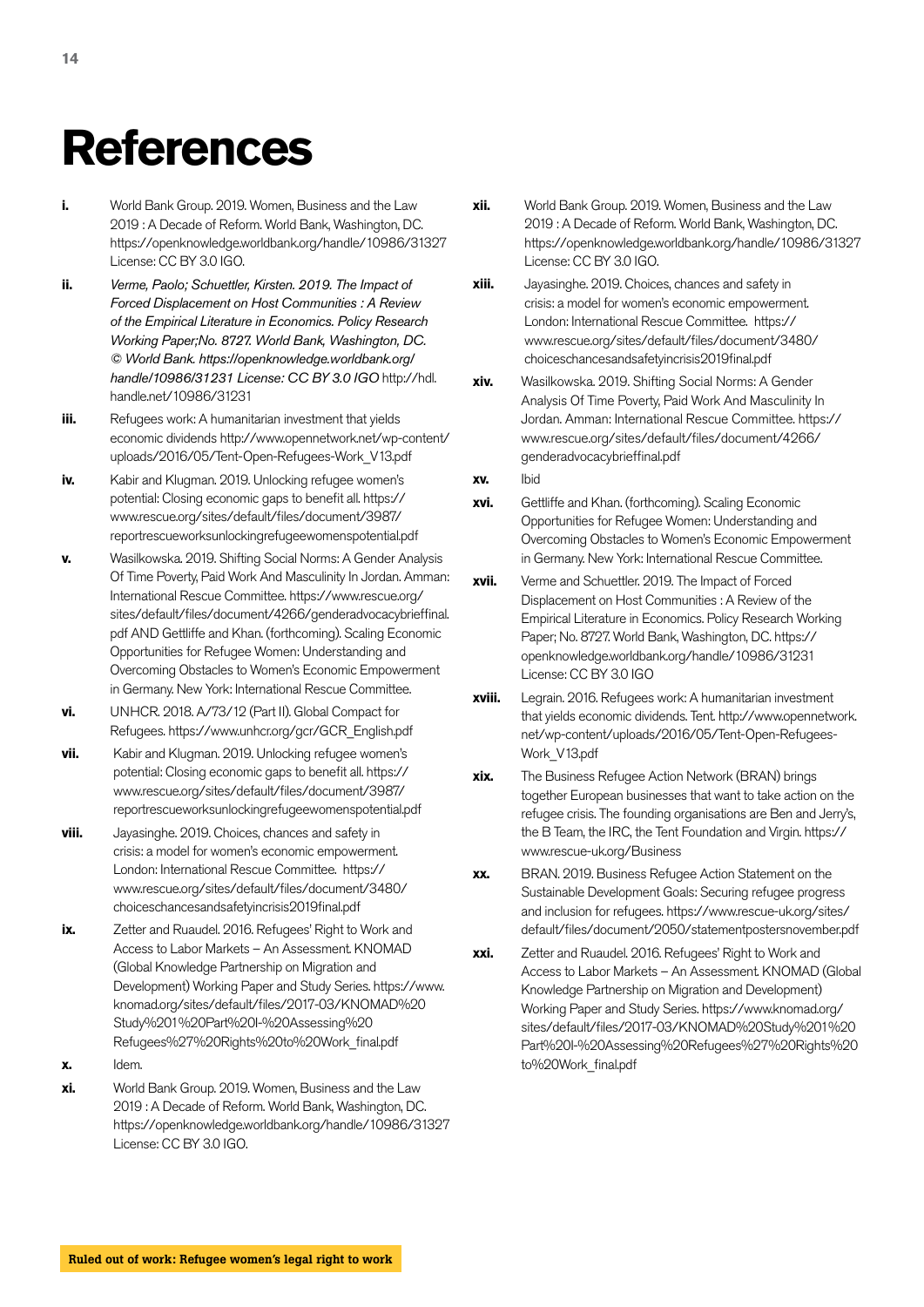- **xxii.** Some Eritrean refugees have been permitted to live outside of camps, however they are not allowed to work; meanwhile refugees of other nationalities are not even permitted to live outside of camps. Source: Miller and Post. 2018. New Responses to the Refugee Crisis: Promises and Challenges in Ethiopia. Washtington: International Rescue Committee. https://reliefweb.int/sites/reliefweb.int/files/resources/ ethiopiacasestudy.pdf
- **xxiii.** IGAD. 2019. Kampala Declaration on Jobs, Livelihoods and Self-Reliance for Refugees, Returnees and Host Communities in the IGAD Region. Kampala. https://www.unhcr.org/afr/ publications/legal/5c9dd6384/kampala-declaration-on-jobslivelihoods-self-reliance-for-refugees-returnees.html
- **xxiv.** Wuilberq. 2019. Full of promise? Refugees in Ethiopia impatient for right to work. Addis Abeba: Reuters. https:// www.reuters.com/article/us-ethiopia-refugees-jobs/full-ofpromise-refugees-in-ethiopia-impatient-for-right-to-workidUSKBN1Y9298
- **xxv.** Betts, Fryszer et al. 2019. Refugee Economies in Addis Ababa: Towards Sustainable Opportunities for Urban Communities. Refugee Studies Centre, ODID, University of Oxford. https:// reliefweb.int/sites/reliefweb.int/files/resources/RSC\_report\_ Addis\_Ababa\_24pp\_WEB.pdf
- **xxvi.** Miller and Post. 2018. New Responses to the Refugee Crisis: Promises and Challenges in Ethiopia. Washtington: International Rescue Committee. https://reliefweb.int/sites/ reliefweb.int/files/resources/ethiopiacasestudy.pdf
- **xxvii.** Pape, Petrini, and Iqbal. 2018. Informing Durable Solutions by Micro-Data: A Skills Survey for Refugees in Ethiopia. World Bank. http://documents.worldbank.org/curated/ en/996221531249711200/Informing-durable-solutionsby-micro-data-a-skills-survey-for-refugees-in-Ethiopia cited in Miller and Post. 2018. New Responses to the Refugee Crisis: Promises and Challenges in Ethiopia. Washtington: International Rescue Committee. https://reliefweb.int/sites/ reliefweb.int/files/resources/ethiopiacasestudy.pdf
- **xxviii.** IGAD. 2019. Kampala Declaration on Jobs, Livelihoods and Self-Reliance for Refugees, Returnees and Host Communities in the IGAD Region. Kampala. https://www.unhcr.org/afr/ publications/legal/5c9dd6384/kampala-declaration-on-jobslivelihoods-self-reliance-for-refugees-returnees.html
- **xxix.** Albania, Bosnia-Herzegovina, Kosovo, Macedonia, Serbia, Montenegro, Senegal and Ghana
- **xxx.** The labour market is much more lenient for Syrian refugees than it is for Palestinian refugees from Gaza.
- **xxxi.** Lockhart. 2019. The Syrian Refugee Crisis in Jordan and Its Impact on the Jordanian Economy. Amman: West Asia-North Africa Institute. https:// www.mercycorps.org/sites/default/files/1\_ SyrianRefugeeCrisisImpactJordanEconomyExecSummary.pdf
- **xxxii.** IRC and CGD. 2018. Tackling realities of protracted displacement: Case studies on what's working and where we can do better. https://www.rescue.org/report/tackling-realitiesprotracted-displacement-case-studies-whats-working-andwhere-we-can-do
- **xxxiii.** UNHCR. 2019. Livelihood working groups minute of meeting Nov 2019. https://data2.unhcr.org/en/documents/ details/72641
- **xxxiv.** Jordanian Labour Law deals with sexual harassment and abuse in the workplace by making it a cause for termination of employment or cause for the employee to resign while maintaining all his/her rights under law.
- **xxxv.** Zetter and Ruaudel. 2016. Refugees' Right to Work and Access to Labor Markets – An Assessment. Country Case Studies (Part 2). KNOMAD (Global Knowledge Partnership on Migration and Development) Working Paper and Study Series. https://www.knomad.org/publication/refugees-right-workand-access-labor-markets-assessment-country-case-studiespart-2
- **xxxvi.** Beaume, Cooper and Donner.2019. Getting Back on Track: A Renewed and Improved EU Action Plan on Integration. Brussels: International Rescue Committee. https://www. rescue-uk.org/sites/default/files/document/2064/ ircbrusselspolicybrief241019screen.pdf
- **xxxvii.** Fasani, Frattini and Minale. 2018. (The Struggle for) Refugee Integration into the Labour Market: Evidence from Europe. VOX EU. https://voxeu.org/article/refugee-integration-labourmarket
- **xxxviii.** European Commission. 2016. Action Plan on the Integration of Third Country Nationals. https://ec.europa.eu/home-affairs/ sites/homeaffairs/files/what-we-do/policies/europeanagenda-migration/proposal-implementation-package/ docs/20160607/communication\_action\_plan\_integration third-country\_nationals\_en.pdf

#### Written by Daphne Jayasinghe

With special thanks to DLA Piper for their legal analysis informing the assessment on right to work and labour market access for refugee women. Thanks also go to Lauren Emerson, Anneleen Vos and Eleanor Paton for their assistance with the project as well as colleagues from policy and advocacy, technical and country teams for their helpful insights and important contributions.